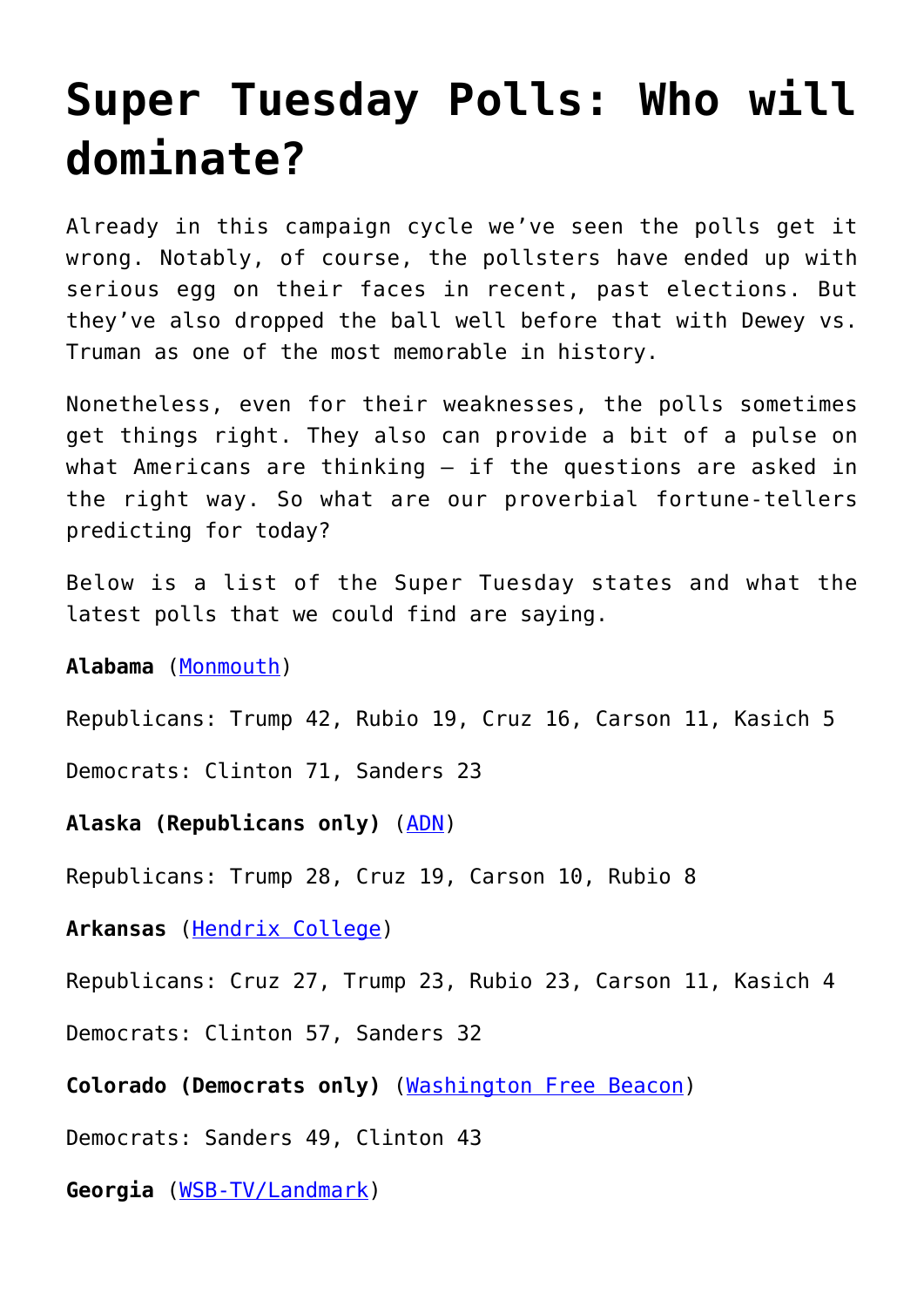Republicans: Trump 39, Rubio 20, Cruz 15, Kasich 8, Carson 9 Democrats: Clinton 70, Sanders 23

**Massachusetts** [\(Emerson](http://media.wix.com/ugd/3bebb2_9816c1e566554e4ca2b1ba998c4d6110.pdf))

Republicans: Trump 51, Rubio 20, Kasich 14, Cruz 10, Carson 1

Democrats: Clinton 54, Sanders 43

**Minnesota** ([Star Tribune](http://www.startribune.com/minnesota-poll-results-presidential-race/366232021/))

Republicans: Rubio 23, Cruz 21, Trump 18, Carson 11

Democrats: Clinton 59, Sanders 25

**Oklahoma** ([Sooner\)](http://soonerpoll.com/news9newson6-trump-leads-rubio-cruz-in-oklahoma-before-super-tuesday/)

Republicans: Trump 34, Rubio 21, Cruz 18, Carson 9, Kasich 6

Democrats: Clinton 40, Sanders 31

**Tennessee** ([NBC/WSJ/Marist\)](http://msnbcmedia.msn.com/i/MSNBC/Sections/A_Politics/NBC%20News_WSJ_Marist%20Poll_Georgia_%20Annotated%20Questionnaire_February%202016.pdf)

Republicans: Trump 40, Cruz 22, Rubio 19, Carson 9, Kasich 6

Democrats: Clinton 60, Sanders 34

**Texas** [\(Emerson](http://www.realclearpolitics.com/docs/2016/ECPS_Texas-Mass_Press_ReleaseNO_GRAPHIC_2.29_.pdf))

Republicans: Cruz 35, Trump 32, Rubio 16, Kasich 9, Carson 4

Democrats: Clinton 68, Sanders 26

**Vermont** ([VPR](http://digital.vpr.net/post/vpr-poll-races-issues-and-full-results#stream/0))

Republicans: Trump 32, Rubio 17, Cruz 11, Kasich 10

Democrats: Sanders 83, Clinton 9

**Virginia** ([CBS/YouGov](http://www.scribd.com/doc/300971548/CBS-News-Battleground-Tracker-Virginia-February-2016))

Republicans: Trump 40, Rubio 27, Cruz 22, Kasich 6, Carson 4